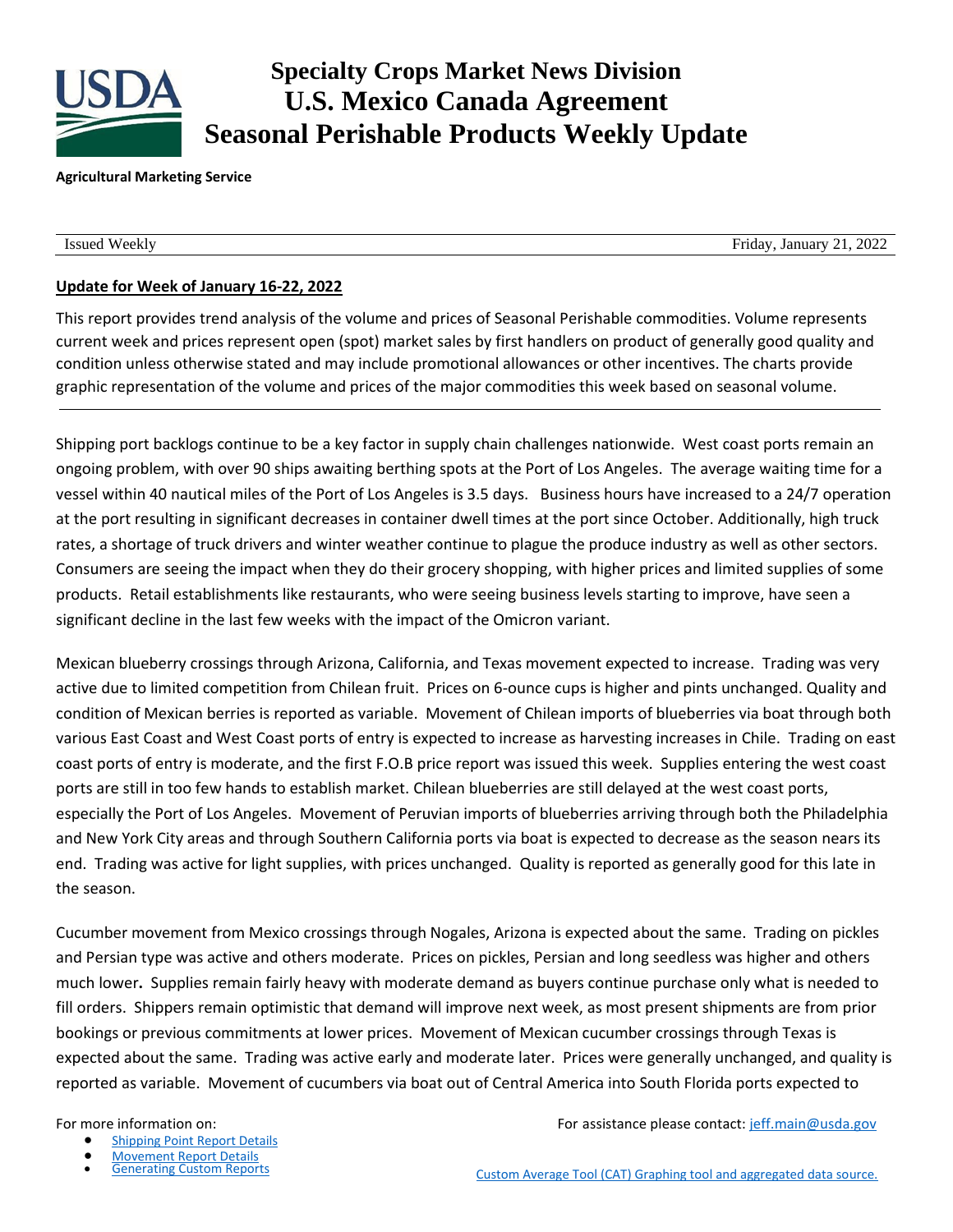remain about the same yet sporadic as movement is hampered by vessel and container delays. Trading was moderate and prices generally unchanged. Quality is reported as generally good.

Green bell peppers from Mexico crossing through Nogales, Arizona movement expected to increase. Trading was active early and slower late in the week. Supplies are heavy and prices on green are much lower and others lower. Some sales of greenhouse red, orange and yellow shipped open with price to be established later. Movement of Mexico crossings through Texas is expected about the same. Trading was moderate early and slow late with prices much lower. Quality reported as variable. Most shipments are for colored bell peppers. Movement of green bell peppers out of Central and South Florida is about the same. Trading was fairly slow and prices lower. Supplies were light as cooler temperatures have hampered production and are expected to remain so for a few more days.

Strawberry movement out of Central Florida is expected to remain about the same. Trading and demand exceed available supplies. Prices are generally unchanged. There have been too few sales on organic strawberries for several days resulting in no F.O.B prices being reported. Mexico strawberry crossings through Texas movement is expected to increase slightly. Trading was active early and slow later in the week. Prices were lower and quality is reported as variable. Mexico strawberry crossings through the Otay Mesa movement expected to increase. Trading active early and slow later in the week, resulting in lower prices. Many present shipments are from prior bookings and/or previous commitments and quality and condition are reported as variable. Strawberries from Oxnard District California movement is expected to increase. Trading was active early and slow late in the week, resulting in lower prices. Quality and condition are variable. Shippers have reported weaker demand for strawberries from California and Mexico, citing slower of movement of higher priced berries at retail and cold weather for consumers through much of the Midwest and Northeast. Shippers are expecting higher demand for strawberries for the Valentine's Day holiday; however prices may not increase as much as previously anticipated.

Tomato movement out of Central and South Florida is expected to increase. Trading active on 5x6 size and fairly active on others. Prices were higher. Demand for larger size tomatoes remains stronger than smaller sizes. Movement of Mexico tomato crossings through Texas expected to increase slightly. Trading was fairly active early and moderate late. Prices were generally unchanged. Quality reported as generally good. Movement of Mexican tomatoes crossing through Nogales Arizona is expected to increase slightly. Trading was moderate with prices on 5x5s-5x6s slightly lower, 4x5s and 4x5s generally unchanged. Most present shipments from prior bookings and/or previous commitments. though high truck rates and limited availability continue to affect movement and F.O.B. prices.

| <b>Commodity</b>    | Package                           |    | 12/25/2021 |    | 1/1/2022        |              | 1/8/2022         |              | 1/15/2022 |  |  |
|---------------------|-----------------------------------|----|------------|----|-----------------|--------------|------------------|--------------|-----------|--|--|
| <b>BLUEBERRIES</b>  | flats 12 6-oz cups with lids      | S. | 12.00      | \$ | 13.00           | \$           | 15.00            | <sup>S</sup> | 18.00     |  |  |
| <b>CUCUMBERS</b>    | 11/9-bushel cartons               | S  | 7.25       | S  | $7.45 \quad$ \$ |              | $8.15$ \$        |              | 10.75     |  |  |
| PEPPERS, BELL TYPE  | 11/9-bushel cartons               | S. | 5.28       | \$ | 5.62            | - \$         | $10.78 \quad$ \$ |              | 11.95     |  |  |
| <b>STRAWBERRIES</b> | flats 8 1-lb containers with lids | Ś  | 19.00      | S. | 17.00           | -\$          | $18.75$ \$       |              | 18.67     |  |  |
| <b>TOMATOES</b>     | cartons 2 layer                   | Ś. | 13.18      | \$ | 12.52           | <sup>S</sup> | 11.88            |              | 11.16     |  |  |

**Four Week Price Trend in U.S. Dollars**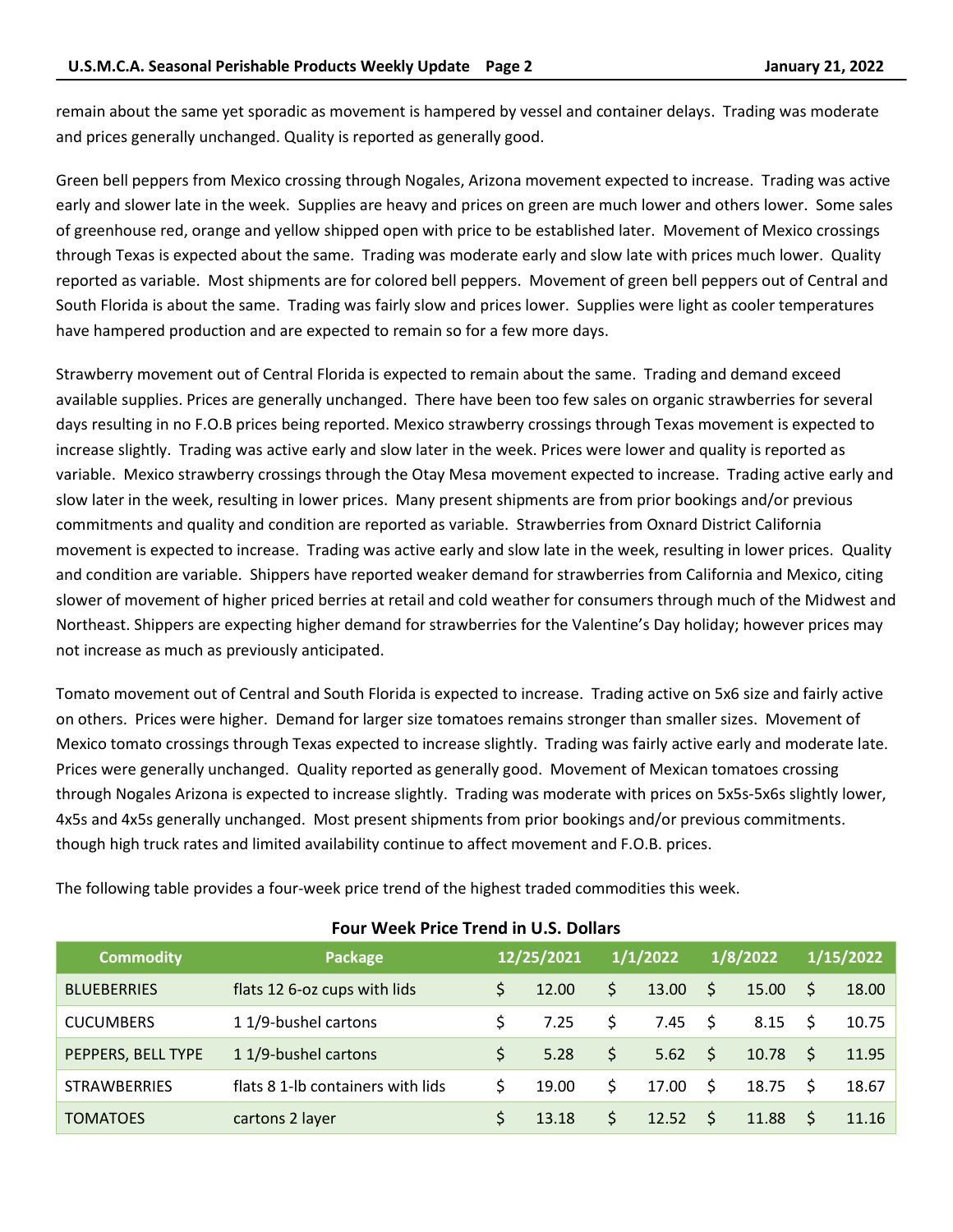

### **Four Week Movement in Pounds**

| <b>COMMODITY</b>    | <b>ORIGIN</b> | 25-Dec-21  | $1$ -Jan-22 | 8-Jan-22   | 15-Jan-22  |
|---------------------|---------------|------------|-------------|------------|------------|
| <b>BLUEBERRIES</b>  | <b>MEXICO</b> | 1,779,474  | 1,928,496   | 2,077,958  | 2,811,588  |
| <b>CUCUMBERS</b>    | CANADA        | 3,195,855  | 2,739,967   | 3,106,025  | 4,264,810  |
|                     | <b>MEXICO</b> | 37,847,149 | 41,716,279  | 49,379,672 | 51,347,387 |
| PEPPERS, BELL TYPE  | CANADA        | 240,861    | 86,686      | 71,806     | 76,131     |
|                     | <b>MEXICO</b> | 34,253,175 | 33,004,877  | 45,413,904 | 52,172,871 |
| <b>STRAWBERRIES</b> | CANADA        | 42.491     | 25,016      | 72,560     | 58,008     |
|                     | <b>MEXICO</b> | 10,497,939 | 12,248,627  | 18,016,727 | 21,391,981 |
| <b>TOMATOES</b>     | CANADA        | 1,980,534  | 1,259,504   | 1,881,023  | 2,401,763  |
|                     | <b>MEXICO</b> | 23,583,985 | 20,592,607  | 28,584,888 | 31,031,991 |